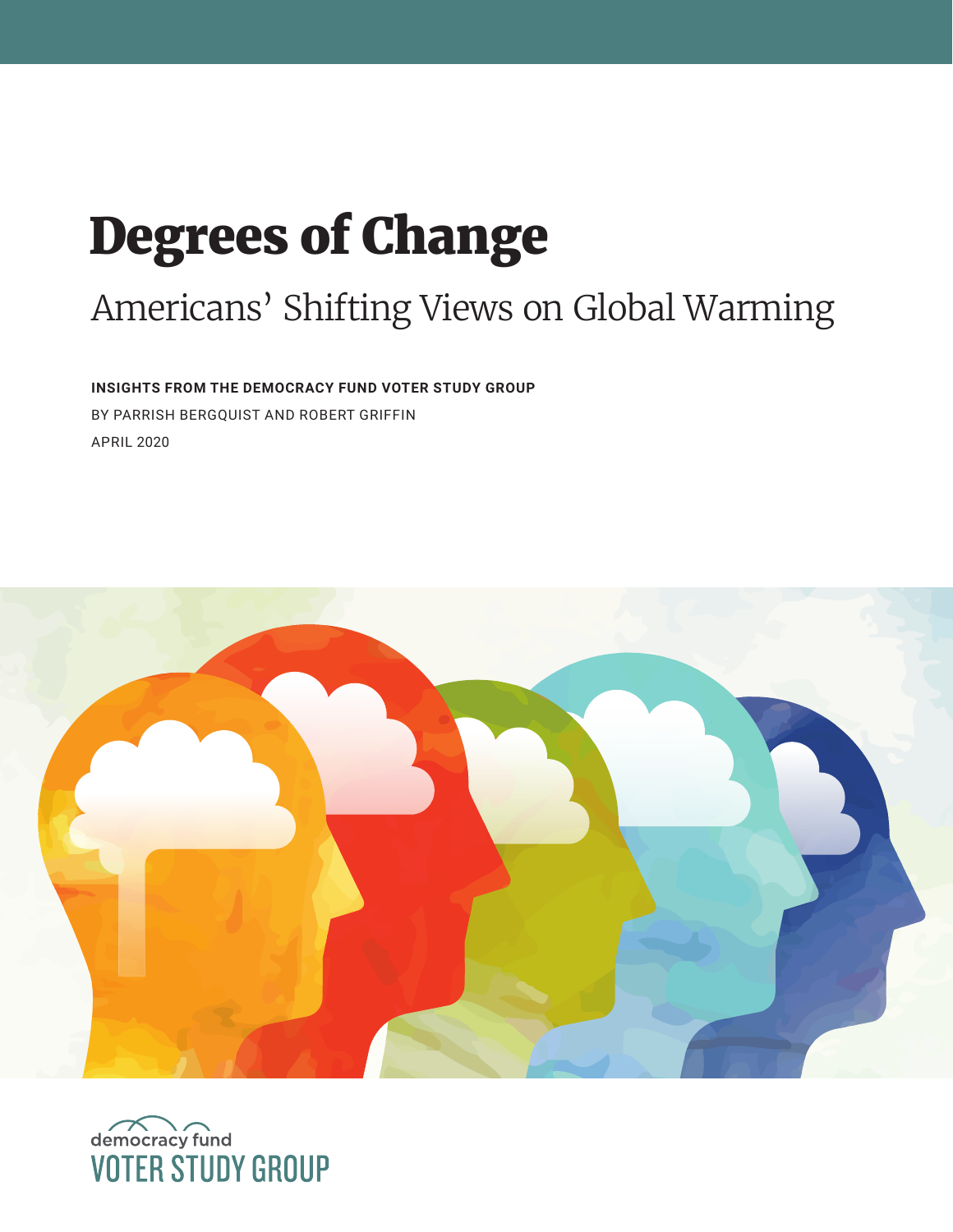#### **ABOUT THE PROJECT:**

The Democracy Fund Voter Study Group is a research collaboration of more than two dozen analysts and scholars from across the political spectrum examining and delivering insights on the evolving views of American voters.

As the 2016 presidential campaign unfolded, it became increasingly clear that the underlying values and beliefs driving voter decisions need to be better understood. To that end, the Voter Study Group sought not to achieve consensus, but to engage in discussion about how the views of the electorate are evolving and what the implications of those changes may be.

To learn more, visit [www.voterstudygroup.org](http://www.voterstudygroup.org).

#### **ABOUT THE SURVEY AND ANALYSIS:**

The December 2019 VOTER Survey (Views of the Electorate Research Survey) was conducted in partnership with the survey firm YouGov. In total, 5,900 adults (age 18 and up) with internet access took the survey online between November 22, 2019, and December 23, 2019. Of these respondents, 4,503 were respondents who had participated in at least one of the previous waves of the VOTER survey — including 4,246 who were originally interviewed by YouGov in 2011–2012 as part of the 2012 Cooperative Campaign Analysis Project (CCAP) and then again in the December 2016 VOTER Survey. The 2019 VOTER Survey also included 1,397 new respondents who had not participated in a prior wave.

#### **ABOUT THE AUTHORS:**

Parrish Bergquist is a post-doctoral associate with the Yale Program on Climate Change Communication. She studies environmental politics in the United States, with a focus on political representation, public participation in policy-making, and the implications of today's nationalized, polarized politics for state-level environmental policy.

Robert Griffin is the Research Director, and a participating author, for the Democracy Fund Voter Study Group. Prior, Griffin was the Associate Director of Research at the Public Religion Research Institute, focusing on demographic change and American political behavior; and before that, he was Director of Quantitative Analysis at the Center for American Progress. He is the co-author and lead data analyst for the "States of Change" project.

*The Democracy Fund Voter Study Group project is made possible through support from Democracy Fund. The views and opinions in this paper are those of the authors and do not necessarily reflect the views and opinions of Democracy Fund, nor of all Voter Study Group participants. Find out more about Democracy Fund and why it supports this research at www.democracyfund.org.*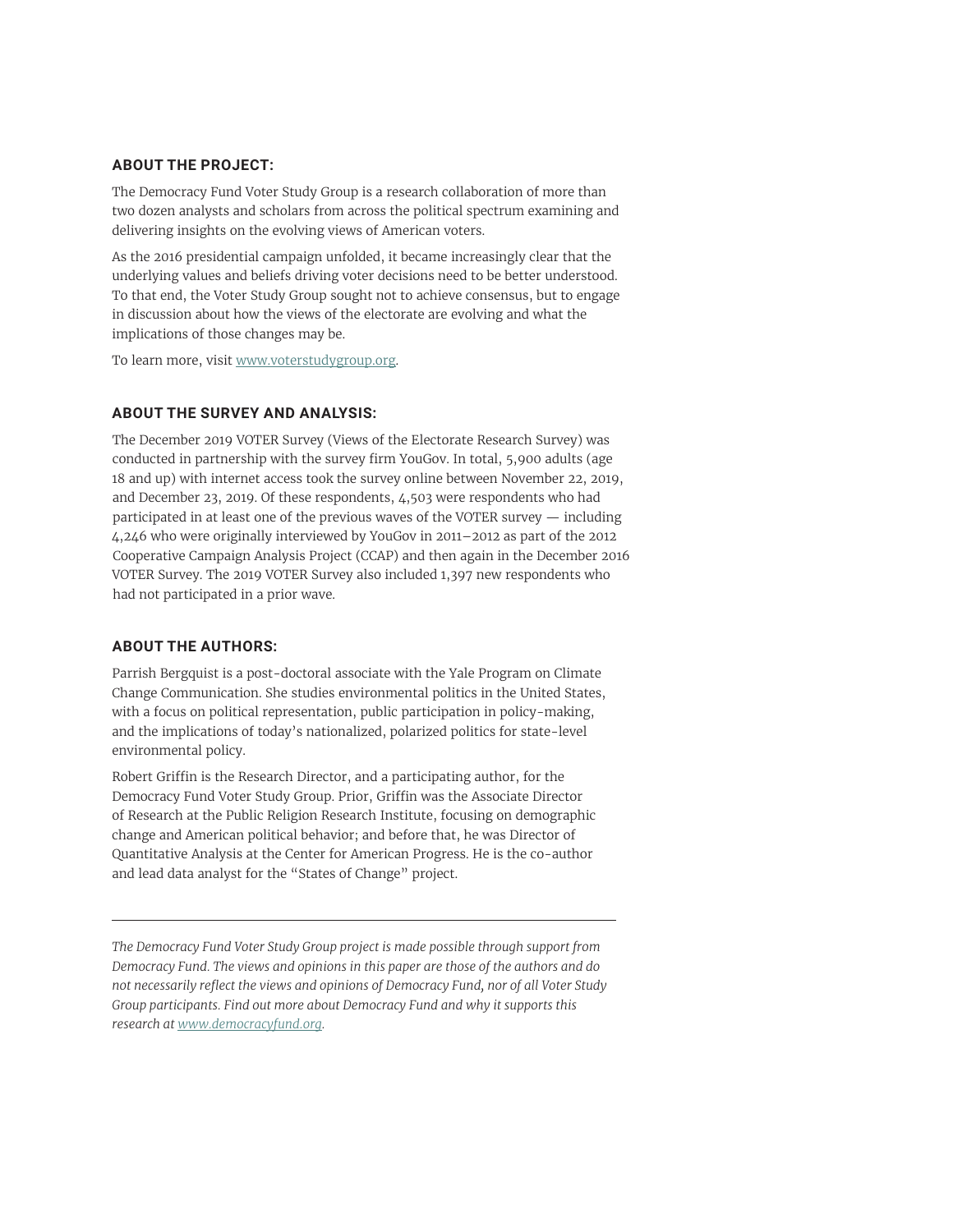#### <span id="page-2-0"></span>**KEY FINDINGS**

- **•** Americans today are more certain about the existence of climate change, and they are more likely to perceive it as serious and caused by human activities than in 2011.
- **•** These changes have varied significantly by partisanship. Democrats are increasingly certain about the existence, seriousness, and human-caused nature of climate change. Republicans are increasingly certain about its existence and seriousness, but no more likely to think it is caused by human activity. Independents have grown somewhat more skeptical of climate change in all of these respects.
- **•** On an individual level, substantial numbers of Americans changed their minds about the existence (24 percent), seriousness (20 percent), and causes (31 percent) of climate change.
- **•** The individual-level changes were not equal among partisans. Republicans were likeliest to change their minds about the existence, seriousness, or cause of climate change, while Democrats were the least likely to change.
- **•** Between 2011 and 2019, younger Republicans adopted views that were more skeptical about the existence and seriousness of climate change as they aged. However, during the same time period, they became more likely to accept that climate change is caused by human activity.
- **•** There is evidence of enduring cohort differences among Republicans when it comes to beliefs about the seriousness and human-caused nature of climate change. On these issues, the differences between younger and older Republicans today are larger than they were in 2011. However, cohort differences have not emerged on the issue of climate change's existence.
- **•** Americans do not respond differently when asked about "global warming" or "climate change." They are just as likely to say both are happening, that they are serious, and that they are caused by human activities.

**I** n the waning days of 2016, the outgoing Obama administration took the final steps needed for the United States to join the Paris Climate Agreement — an international framework for reducing greenhouse gas emissions to address climate change. Less than a year later, the new Trump administration had already signaled its intention to leave the accord — a symbolic but consequential act given the voluntary and non-binding nature of participation in the agreement.

This policy reversal exemplifies the polarized nature of climate change in American politics. While many topics are divisive, there are few where views about the basic facts, as well as the solutions, are as deeply contested. Climate change has become a top priority issue for Democratic voters, particularly in the liberal wing of the party.<sup>i</sup> But <u>prior analysis</u> by the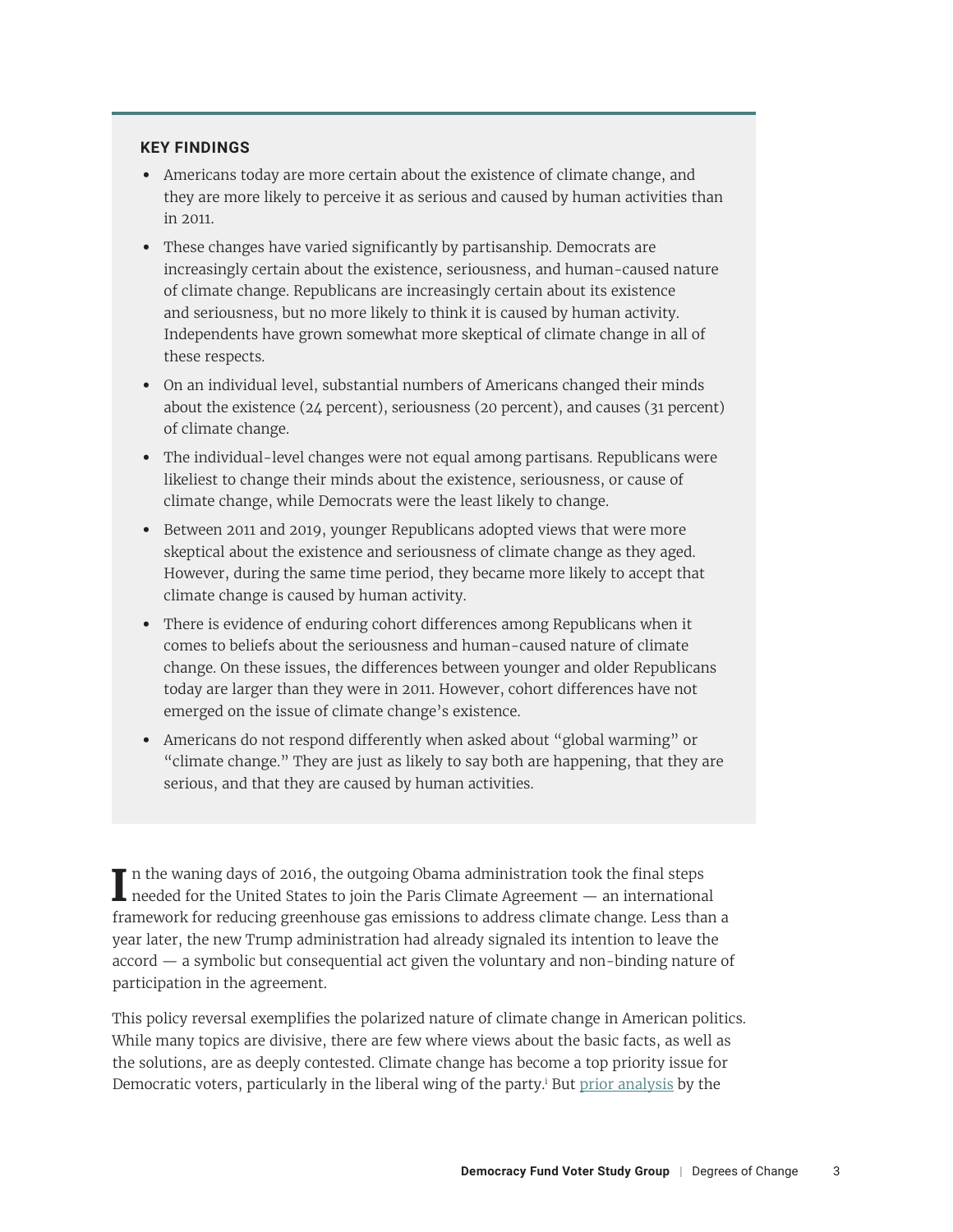<span id="page-3-0"></span>Democracy Fund Voter Study Group suggests that the importance of climate change is one of the most divisive issues for Democrats and Republicans.

The stakes are high. The United Nations International Panel on Climate Change — a collection of the world's foremost climate scientists — has shown that climate impacts are already occurring, will get worse, and that strong and swift action is crucial to warding off the worst effects that climate change could cause.<sup>[ii](#page-17-0)</sup> Understanding Americans' views on this issue, as well as how these views are changing, is of vital importance.

New data from the Voter Study Group sheds light on Americans' shifting views of climate change. The December 2019 VOTER Survey (Views of the Electorate Research Survey) was conducted from November 22 to December 23, 2019. It is unusual among public polls because it draws from a longstanding panel of voters who have been interviewed periodically since December 2011. The nature of this survey allows us to track the same group of voters over time and see how their views have shifted.

#### **Methodological Note**

In December 2011, respondents were asked the following questions about global warming:

- **•** Do you think that global warming is happening?
- **•** How serious a problem do you think global warming is?
- **•** Do you think global warming has been caused by pollution from human activities (such as emissions from cars and factories) or by natural causes?

Since that time, it has become much more common to refer to the variety of phenomena associated with changes in average temperatures and weather patterns as "climate change." In order to test whether people reacted differently to these terms and to hedge against the possibility that changing or maintaining this wording would bias results, we conducted an experiment. In this latest wave, half of respondents were given the original "global warming" wording, while the other half answered questions where that term had been switched to "climate change."

The results  $-$  presented in the last section of this brief  $-$  suggests that Americans do not react differently to these terms. As we do not find evidence that the two terms evoke dissimilar responses, the analysis presented throughout this brief combines the answers from respondents who received different wording. This methodological choice does not appear to have any substantive effect on the findings.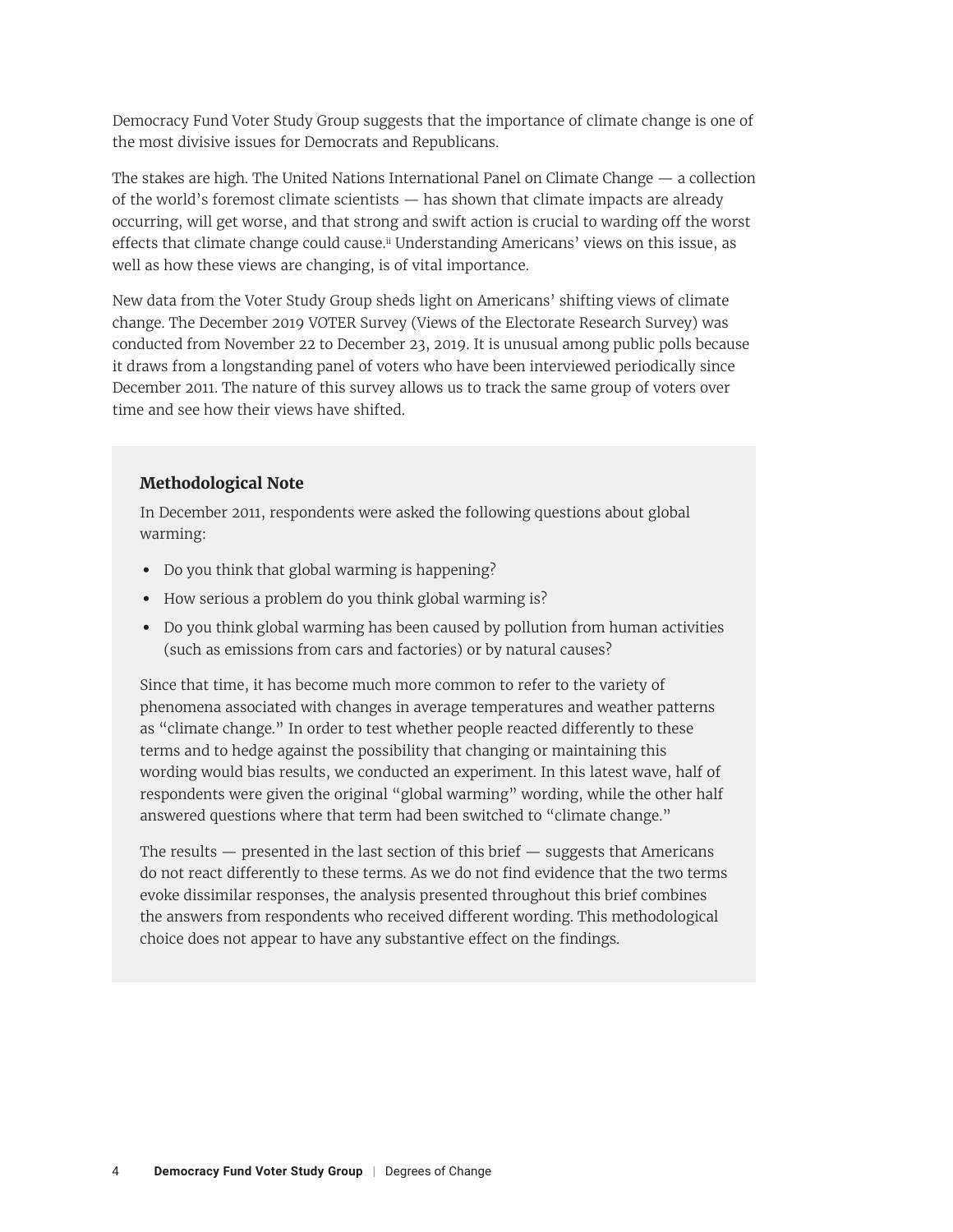# **Americans More Certain Climate Change Exists, and More Perceive It as Serious and Human-Caused**

Americans today are more certain that climate change is occurring. In December of 2011, more than one-third (37 percent) of Americans said they thought that climate change was definitely happening, while 27 percent said it was probably happening. By contrast, respondents from the latest VOTER Survey wave, conducted in November and December of 2019, were more likely to say it was definitely happening (48 percent) and less likely to say it was probably happening (19 percent). Notably, while Americans are expressing greater certainty with this shift, the combined number of Americans saying it is definitely or probably happening has increased only slightly (from 64 percent to 67 percent).

#### *Figure 1 Figure 1*



**Americans Now More Certain That Climate Change is Happening Americans Now More Certain That Climate Change is Happening**

Do you think that climate change is happening?

Source: December 2019 VOTER Survey

These shifts have not occurred equally across partisan groups. Democrats in 2011 were substantially less likely to say that climate change is *definitely* happening compared to Democrats in 2019 (58 percent vs. 77 percent). They are also slightly more likely to believe it is occurring overall than they were in the past  $(85$  percent in 2011 vs. 89 percent in 2019).<sup>1</sup>

<sup>1</sup> Here and throughout the brief, references to Democrats and Republicans include independents who say they lean toward one of the parties.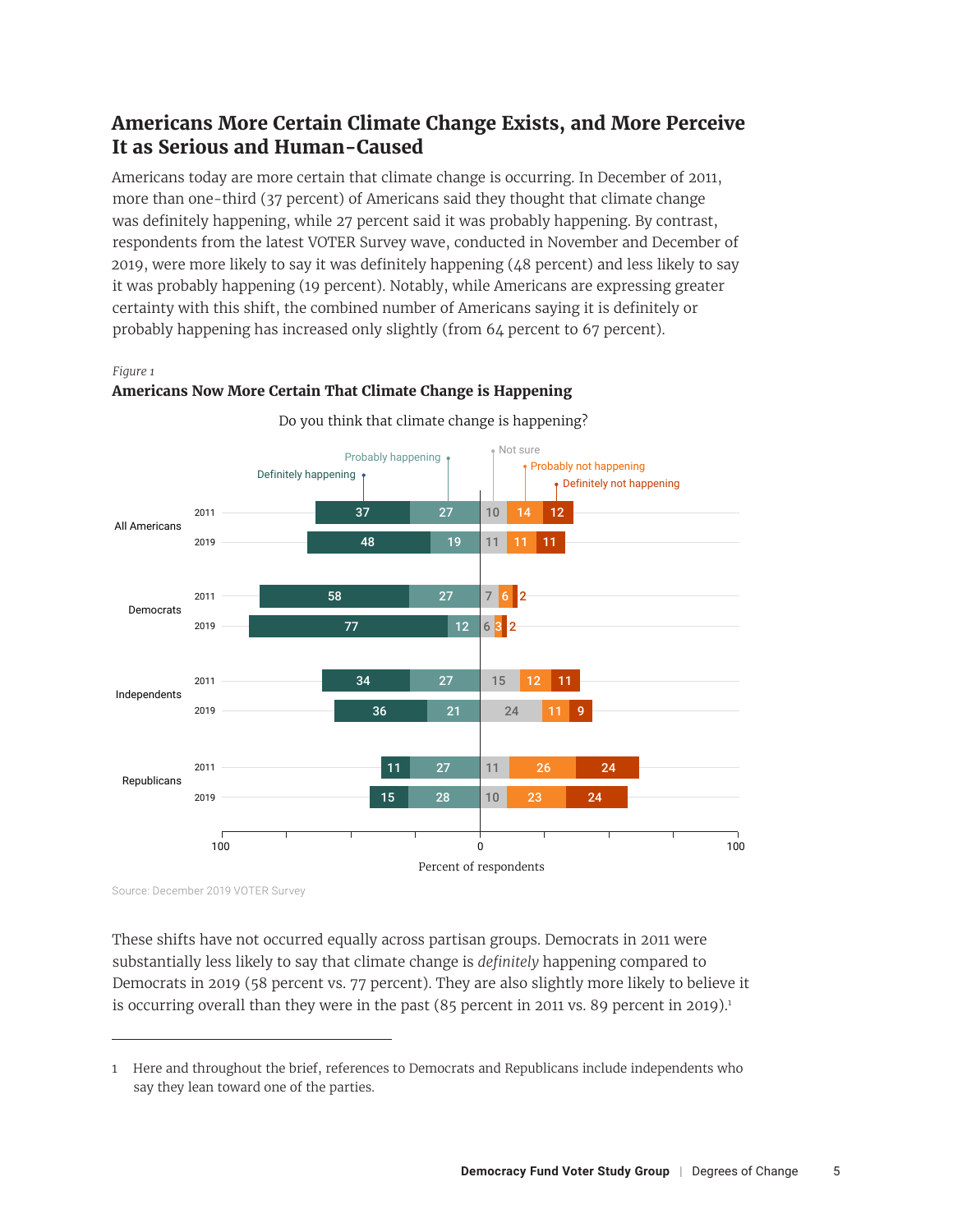Changes have been less dramatic among Republicans and independents. While 38 percent of Republicans said climate change was *probably* or *definitely* happening in 2011, 43 percent said the same in 2019. By contrast, there was actually a small decline in the number of independents who expressed this belief between 2011 (61 percent) and 2019 (57 percent). Notably, there has been an increase in the number of independents who say they are not sure if climate change is occurring or not during this time period (13 percent in 2011 vs. 25 percent in 2019).

Among those who think it's at least possible climate change is occurring, people today are about as likely to say climate change is a serious problem as they were in the past.<sup>2</sup> About 7 in 10 Americans said that climate change was *somewhat* or *very* serious in both 2011 (68 percent) and 2019 (72 percent). Despite this overall stability, perceived intensity of the problem has increased. While 37 percent of Americans said climate change is a *very* serious problem in 2011, more than half (52 percent) of Americans said the same today.

Once again, these shifts did not occur equally among partisan groups. Compared to 2011, Democrats today are a little more likely to think climate change is a *somewhat* or *very* serious problem (87 percent then vs. 93 percent today). However, this small shift overall hides a significant increase in the intensity of concern. While a slim majority (54 percent) of Democrats thought climate change was *very* serious in 2011, almost 8 in 10 (78 percent) say the same today.

<sup>2</sup> In 2011, respondents who said that global warming was "definitely not happening" were not asked about the seriousness or cause of global warming. Throughout the report, analysis presented with respect to those two questions applies only to respondents who thought it was at least possible that global warming was occurring.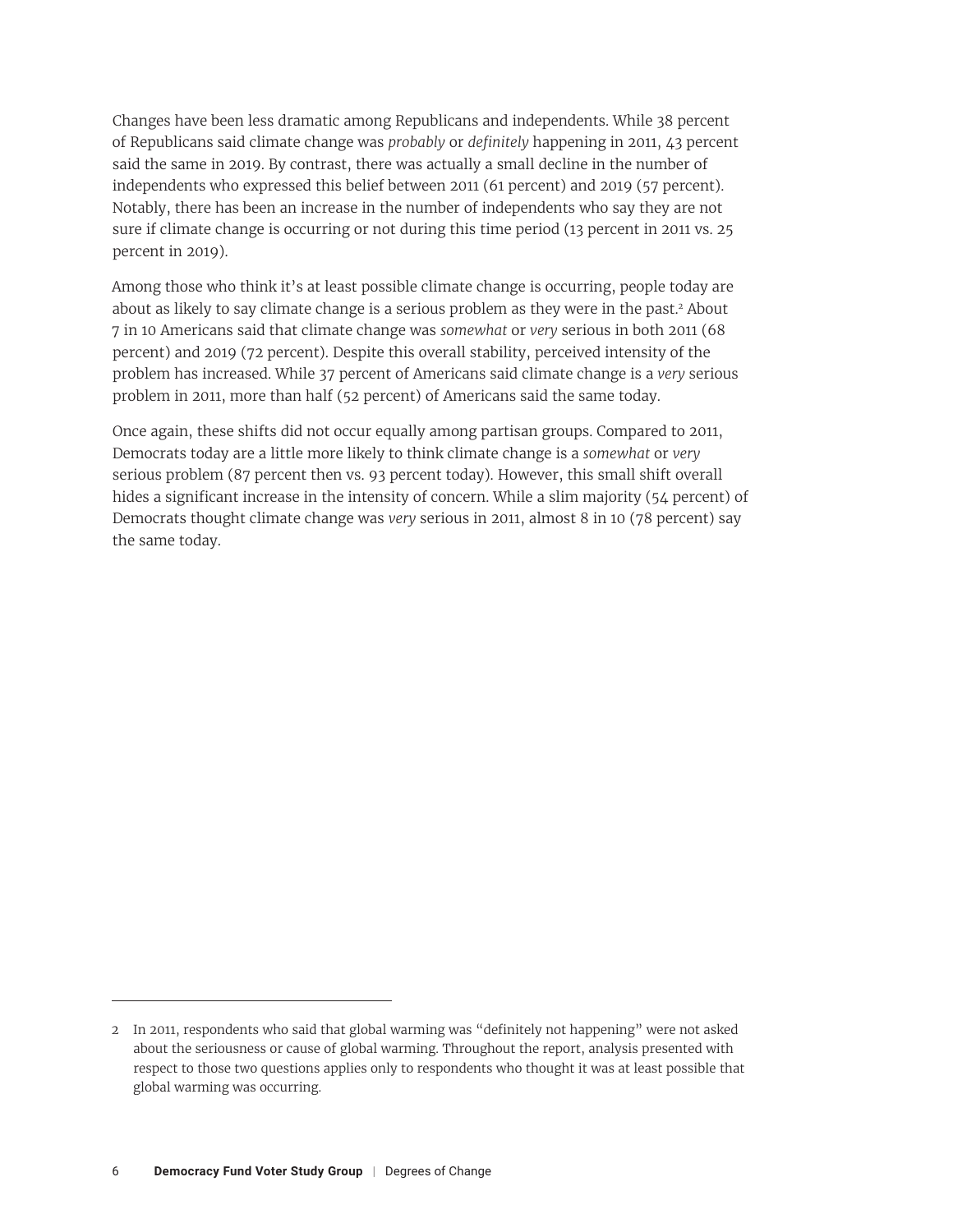



How serious a problem do you think climate change is?

Source: December 2019 VOTER Survey

Similar to Democrats, the number of Republicans who say that climate change is a *very* or *somewhat* serious problem was lower in 2011 (38 percent) than it is today (44 percent). However, there has not been as remarkable a shift in the intensity of this view. There has been only a 6-percentage-point increase in the number of Republicans who say climate change is a very serious problem between 2011 (10 percent) and 2019 (16 percent).

By contrast, independents are now less likely to view climate change as a *somewhat* or *very* serious problem (58 percent) than they were in 2011 (69 percent). Similar to their response to the question of climate change's existence, more independents today are unsure about the seriousness of global warming than they were in 2011 (22 percent vs. 9 percent).

Finally, the number of Americans who believe that climate change is related to pollution from human activities has increased slightly between 2011 (56 percent) and 2019 (61 percent). However, Americans today are also just as likely to say that climate change is occurring through natural causes unrelated to human activity as they were in 2011 (22 percent in both years).

Again, these shifts mask differences among partisan groups. In 2011 about three-quarters (73 percent) of Democrats said climate change is caused by pollution from human activities. Today, 83 percent of Democrats hold the same view — a 10-percentage-point increase over eight years.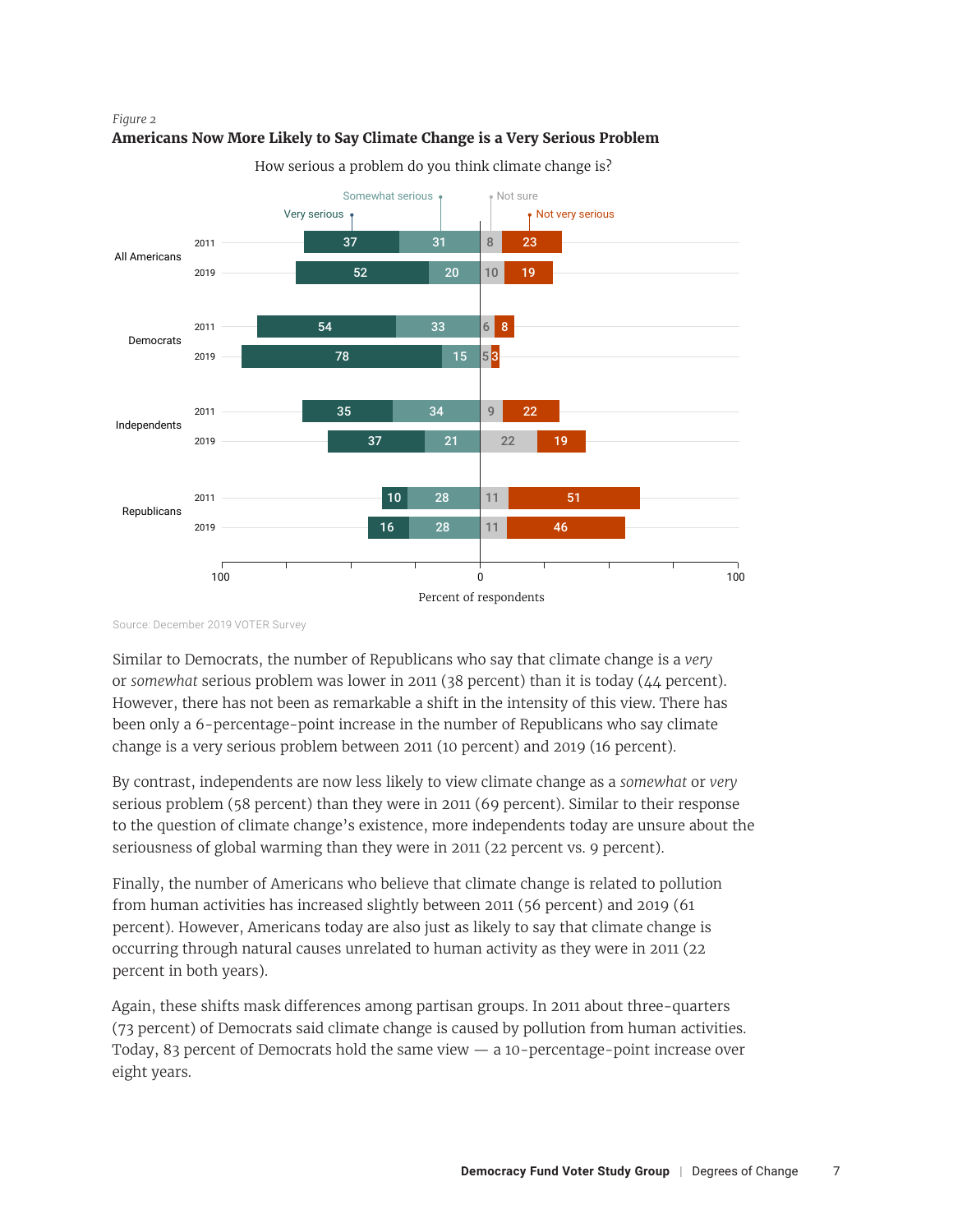Republican views on the cause of climate change have been mostly stable. Similar numbers of Republicans understood that climate change is related to human activities in 2011 (30 percent) and 2019 (32 percent). The number who believed that climate change was caused by natural forces was also stable (47 percent in both years).

By contrast, independents were actually less likely to say climate change was caused by human activity in 2019 (47 percent) than they were in 2011 (53 percent). More independents express uncertainty about the causes of climate change today than they did in 2011 (33 percent vs. 27 percent).

#### *Figure 3 Figure 3*

## **Americans Now More Likely to Say Climate Change Caused by Human Acivity Americans Now More Likely to Say Climate Change Caused by Human Activity**



Do you think climate change has been caused by pollution from human activities (such as emissions from cars and factories) or by natural causes?

Source: December 2019 VOTER Survey

# **Substantial Numbers of Americans Changed Their Minds About the Existence, Seriousness, and Cause of Climate Change**

Since the VOTER Survey tracks the same respondents over time, we can study the extent to which individuals are changing their minds as well as their characteristics.

To describe who is changing their minds and how, we limit the analysis to those respondents who answered the climate change questions in both 2011 and 2019  $-$  a sample of 3,693 individuals. To categorize how individuals changed over time, we collapsed their responses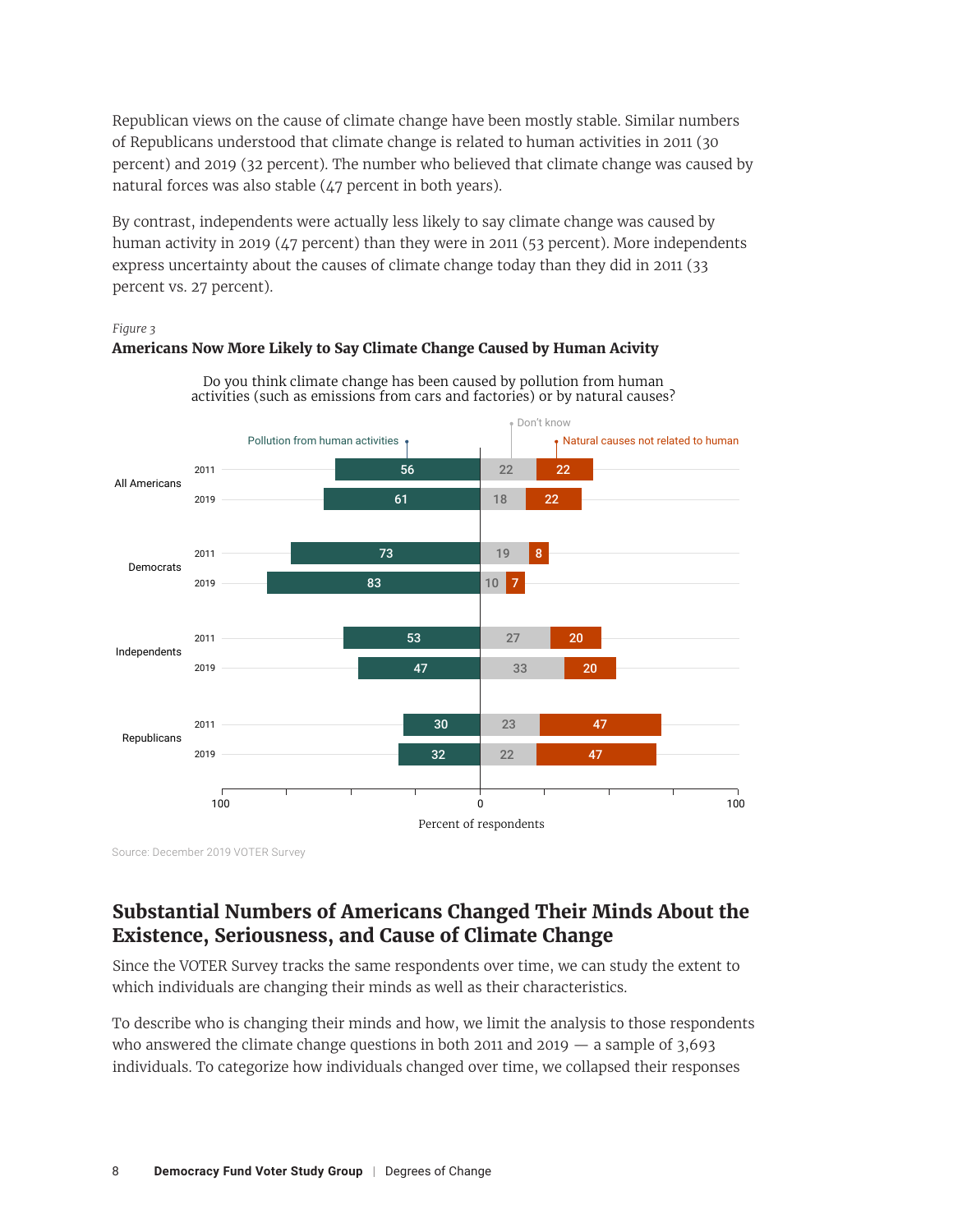into one of three categories for both 2011 and 2019: climate change acceptance, climate change skepticism, and uncertainty. The table below describes how that categorization was handled for the three questions analyzed in the previous section.

*Table 1*

| <b>Question</b>                                                                                                                                           | <b>Climate Change</b><br>Acceptance | <b>Climate Change</b><br>Skepticism     | Uncertainty |
|-----------------------------------------------------------------------------------------------------------------------------------------------------------|-------------------------------------|-----------------------------------------|-------------|
| Do you think climate change is happening?                                                                                                                 | Definitely/probably<br>happening    | Definitely/probably<br>not happening    | Not sure    |
| How serious a problem do you think climate<br>change is?                                                                                                  | Very/somewhat serious               | Not very serious                        | Not sure    |
| Do you think climate change has been<br>caused by pollution from human activities<br>(such as emissions from cars and factories)<br>or by natural causes? | Pollution from human<br>activities  | Natural causes not<br>related to humans | Don't know  |

Individuals were classified as having changed their mind if they gave a response that fell into one category in 2011 and another in 2019. Individuals who did change their mind were further classified as having shifted toward a belief in the existence, seriousness, and humancaused nature of climate change or away from such beliefs. For example, someone giving a skeptical response in 2011 who gave an acceptance or uncertainty response in 2019 would be classified as shifting toward acceptance of climate change. An individual who expressed uncertainty in 2011 and gave a climate change acceptance response in 2019 would be similarly classified. In contrast, those shifting toward skepticism from either acceptance or uncertainty with regard to the existence, seriousness, and human-caused nature of climate change would be classified as shifting away from such beliefs.

Overall, substantial numbers of Americans changed their minds about the existence (24 percent), seriousness (20 percent), and causes (31 percent) of climate change.

This amount of change is similar to the level of change observed on other issues. For example, using an analogous method of classification, about 1 in 5 (20 percent) Americans changed their minds about whether it is the government's responsibility to see to it that everybody has health care coverage. About one-third (34 percent) changed their minds about whether the government should provide a way for undocumented immigrants in the U.S. to become citizens. Almost half (47 percent) of Americans changed their minds about whether the government should make it harder or easier for immigrants to enter the U.S.

Those belonging to different political parties changed their minds at substantially different rates. Between 2011 and 2019, Republicans were more likely than Democrats to change their beliefs about the existence (41 percent vs. 12 percent), seriousness (32 percent vs. 12 percent), and causes (40 percent vs. 23 percent) of climate change.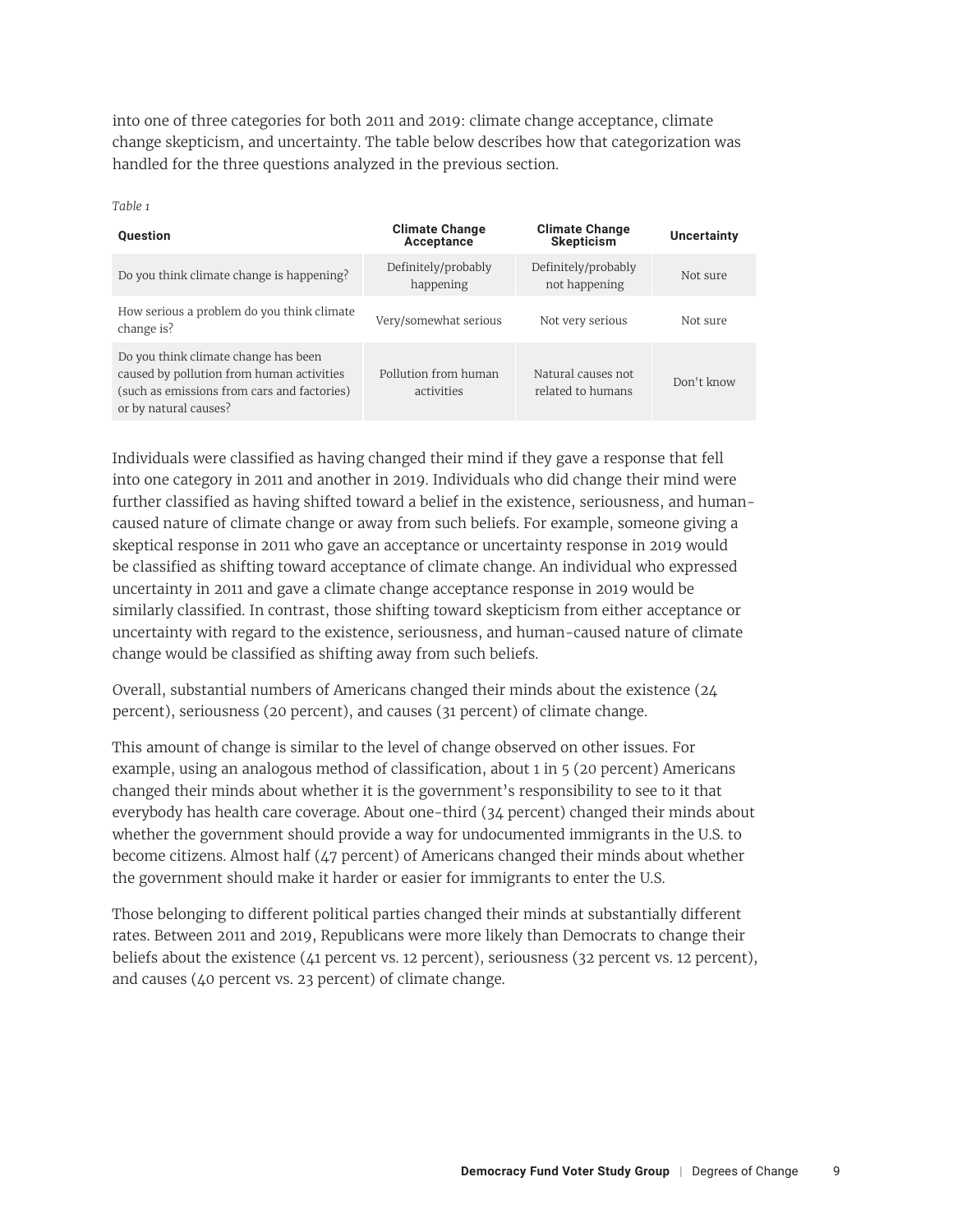# **The Partisan Gap Widens Among Individuals Who Changed Their Minds About Climate Change**

While about a quarter (24 percent) of Americans changed their mind about the existence of climate change between 2011 and 2019, these shifts did not result in large shifts in the total levels of belief in its existence. This is because the number of Americans who shifted toward accepting that climate change is happening (12 percent) was balanced out by an equal number of Americans shifting toward skepticism (12 percent).

This balance between individuals shifting in opposing directions holds among different partisan groups. For example, while about 1 in 5 (19 percent) Republicans shifted toward an understanding that climate change is happening, only slightly more (22 percent) shifted toward a belief that it is not happening. Likewise, similar numbers of Democrats (6 percent vs. 5 percent) and independents (14 percent vs. 12 percent) shifted toward an understanding that climate change is happening and toward a belief that it is not.



### *Figure 4 Figure 4*

Source: December 2019 VOTER Survey

While 1 in 5 (20 percent) Americans changed their minds about the seriousness of climate change, these changes were once again balanced by equal numbers of Americans shifting toward thinking it is a serious problem (10 percent) and toward thinking it is not a serious problem (10 percent).

Democrats were slightly more likely to start thinking climate change is a serious problem (7 percent) than to start thinking it is not a problem (4 percent). Independents were slightly less likely to start thinking climate change is a serious problem (10 percent) as they were to shift in the other direction (13 percent). Republicans were also less likely to have accepted the seriousness of climate change (14 percent) than they were to start thinking that it is not a serious problem (20 percent).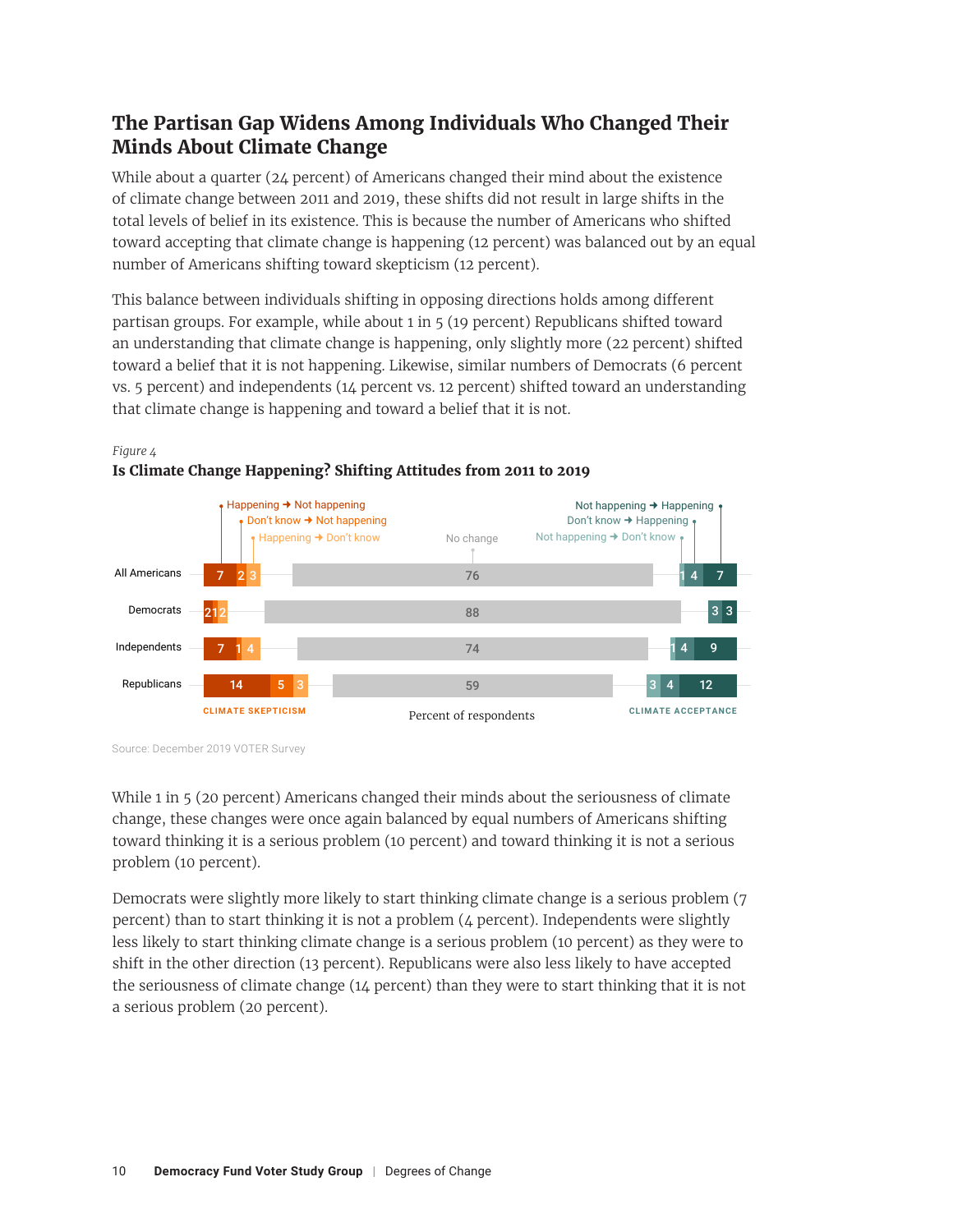#### *Figure 5 Figure 5* **Is Climate Change Serious? Shifting Attitudes from 2011 to 2019 Is Climate Change Serious? Shifting Attitudes from 2011 to 2019**



Source: December 2019 VOTER Survey

The only issue where we see a slight imbalance among Americans changing their minds is on the causes of climate change. While 17 percent of Americans have shifted toward believing that climate change is caused by humans, 14 percent shifted toward believing it is caused by natural factors unrelated to humans.

On this facet of the issue there are stark differences between different partisan groups. Democrats were about twice as likely to shift toward an understanding that climate change is caused by human activity than to shift toward believing that it primarily caused by natural forces (15 percent vs. 7 percent).

By contrast, Republicans were more likely to shift toward a belief in natural factors causing climate change than to shift toward understanding that human activities are the cause (23 percent vs. 17 percent). Independents were just about as likely to shift toward attributing climate change to natural forces as they were to shift toward attributing it to human activity (15 percent vs. 17 percent).



#### *Figure 6 Figure 6* **What Causes Climate Change? Shifting Attitudes from 2011 to 2019 What Causes Climate Change? Shifting Attitudes from 2011 to 2019**

Source: December 2019 VOTER Survey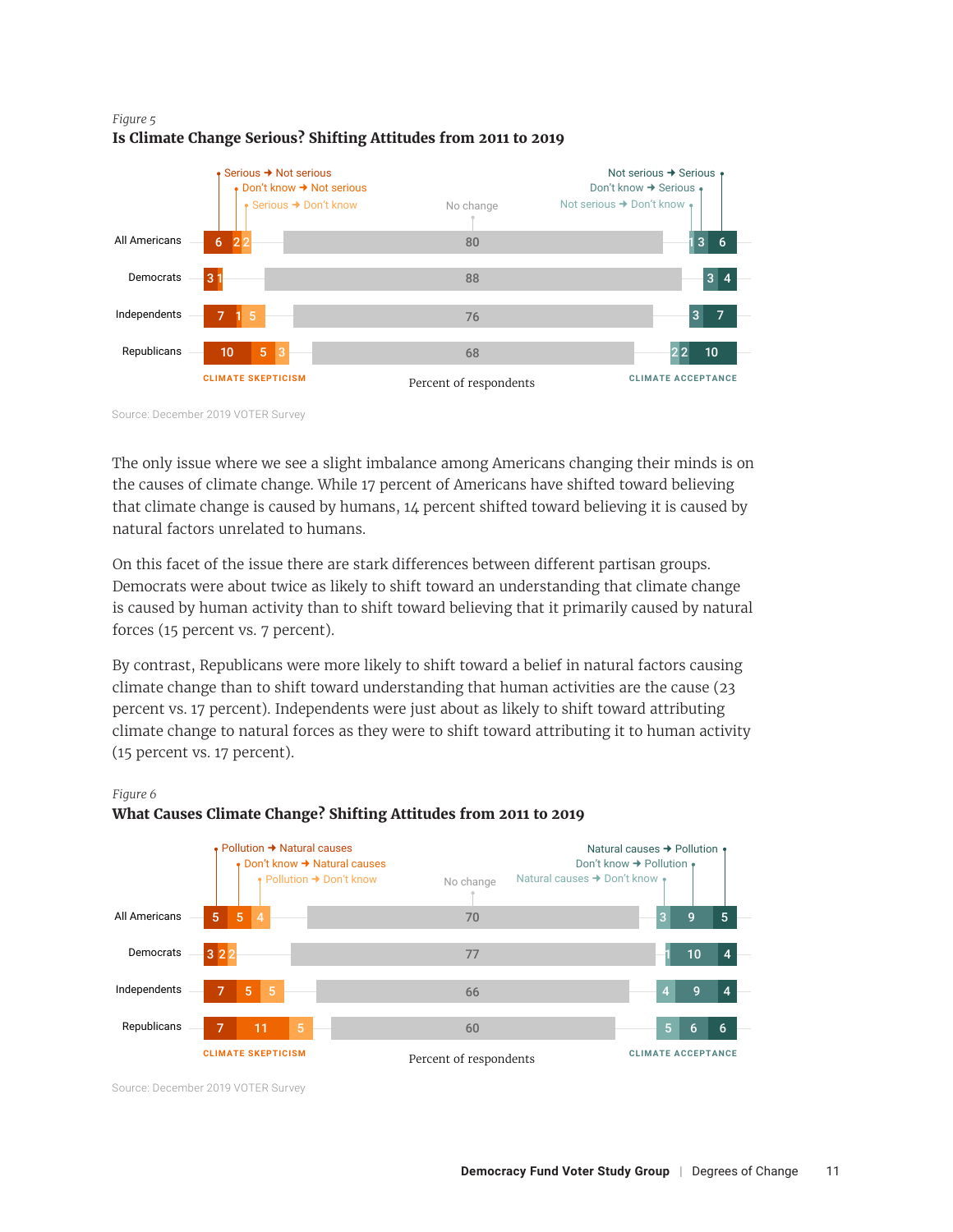# <span id="page-11-0"></span>**Partisan Learning and Generational Shifts in Climate Change Attitudes**

As documented in the previous section, climate change is an issue that deeply divides partisans in the United States. Democrats — already likely to understand that climate change is happening, serious, and the result of human activity in 2011 — were more likely to shift toward these views than to shift toward more skeptical views. By contrast, Republicans were substantially less likely than Democrats to hold these views in 2011. Those who changed their minds since then were, if anything, more likely to move toward skeptical views of climate change. Still, in the aggregate Republicans today are slightly more likely than they were in 2011 to believe that climate change is happening, serious, and caused by human activities.

What is less clear is where partisans will go from here.

Notably, there are substantial generational divides within the Republican party. According to data from Pew Research Center, Millennial and Generation Z Republicans are more likely think the government is doing too little to reduce the effects of climate change, more likely to support developing alternative energy sources, and less likely to favor the expanded use of carbon-based energy sources.[iii](#page-17-0) Similarly, data from the Yale Program on Climate Change Communication also shows that young Republicans are more worried about climate change than are older Republicans[.iv](#page-17-0)

We see a similar dynamic in the VOTER Survey data. Republicans under 30 today are substantially more likely than Republicans over 65 to think climate change is *definitely* or *probably* happening (55 percent vs. 41 percent). Of those Republicans who believe in the possibility of climate change, young Republicans are also substantially more likely than older Republicans to think that it is *very* or *somewhat* serious (59 percent vs. 37 percent) and caused by pollution from human activities (49 percent vs. 24 percent).

These kinds of consistent age divides on climate change do not exist among Democrats and independents.

Republican age divides on climate change also appear to align with more substantive electoral differences. For example, young Republicans are less likely than their senior copartisans to say that they intend to vote for Donald Trump (84 percent vs. 94 percent) or for the Republican candidate in their congressional district (87 percent vs. 97 percent) in the 2020 election.

One possibility is that age-based divides like the ones documented here represent durable cohort differences. Younger and older Republicans may have different attitudes that endure as younger generations age and make up a more substantial portion of the party.

Alternatively, these differences may reflect lower levels of "partisan learning" among younger Republicans. One consistent finding in political science is that people who pay more attention to politics are also more likely to express views that are consistent with the platforms of the political party to which they belong. These individuals are more likely to be exposed to a series of "cues" from political leaders — messages that provide information about the platforms and beliefs of a political party — and are subsequently more likely to hold those views.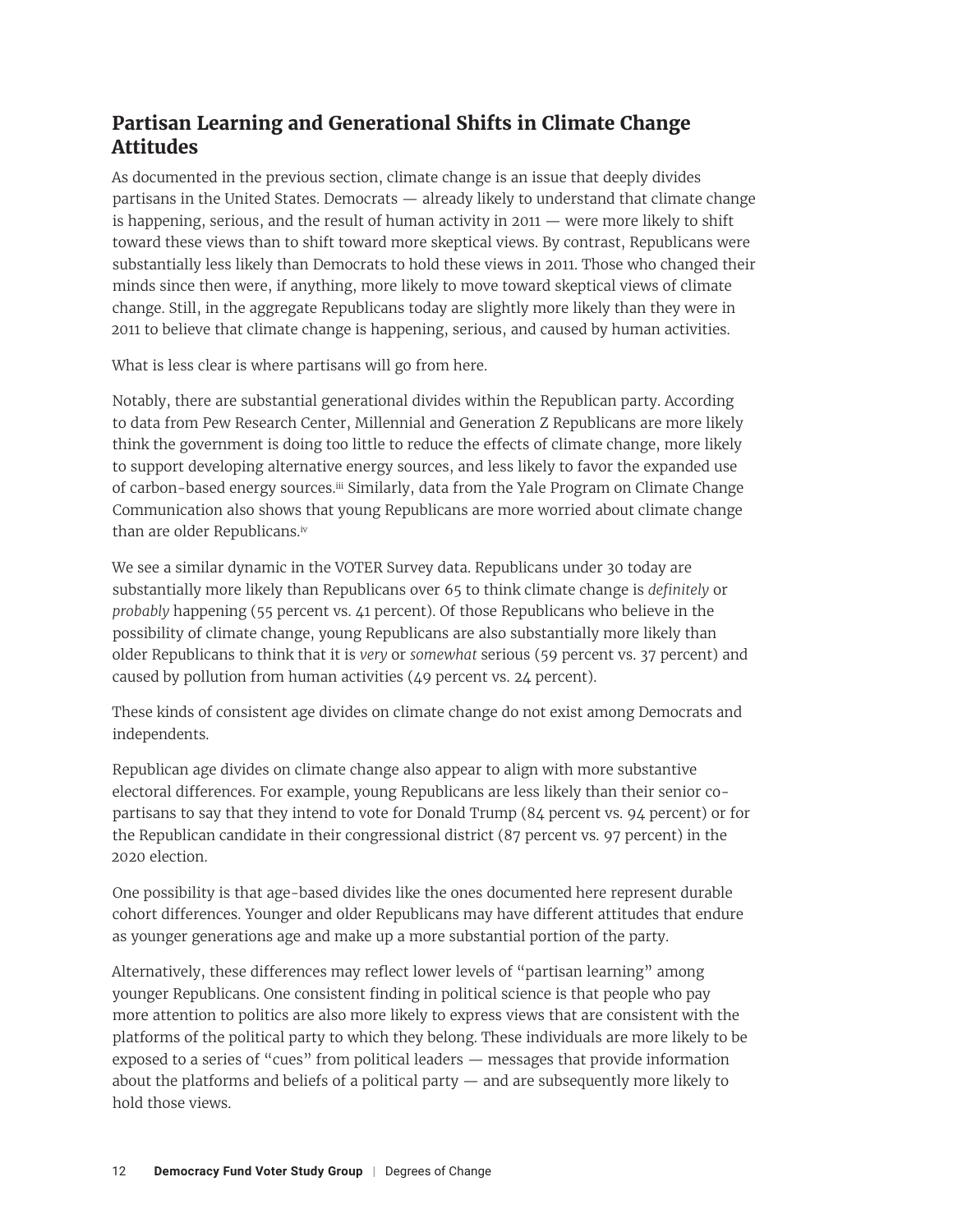Relative to older Americans, those under 30 are generally less likely to be engaged with and pay attention to politics. As such, we'd expect these younger cohorts to have views that are more out of line with the party. Conversely, if this is a story of partisan learning, we'd expect younger cohorts to become more like older cohorts as they age and become more engaged with politics.

Data from the VOTER Survey provide some evidence for partisan learning. Specifically, when it comes to whether or not climate change is happening, there is evidence of partisan learning among Republicans.<sup>3</sup> Young Republicans were much more likely to shift toward believing that climate change is not happening than to shift toward understanding that it is happening. For example, we'd expect a 20-year-old Republican in 2011 to have a 31 percent chance to start believing that climate change is not happening by 2019. We'd expect that same 20-year-old to have just a 20 percent chance of changing their mind toward belief in the existence of climate change.

We see similar evidence for partisan learning when it comes to the seriousness of climate change. A 20-year-old Republican in 2011 had a 17 percent chance of shifting toward viewing climate change as a *somewhat* or *very* serious problem and a 24 percent chance of shifting toward viewing it as *not a problem*. As these younger Republicans aged, they became more likely to adopt the views of older Republicans about the occurrence and seriousness of climate change.

<sup>3</sup> Analysis of how Democrats and Republicans changed their minds is based on multinomial models where we predict whether (a) individuals shift toward a belief in the occurrence, seriousness, and human-caused nature of climate change; (b) away from such beliefs; or whether they (c) do not change their mind at all. Age was introduced as a continuous variable.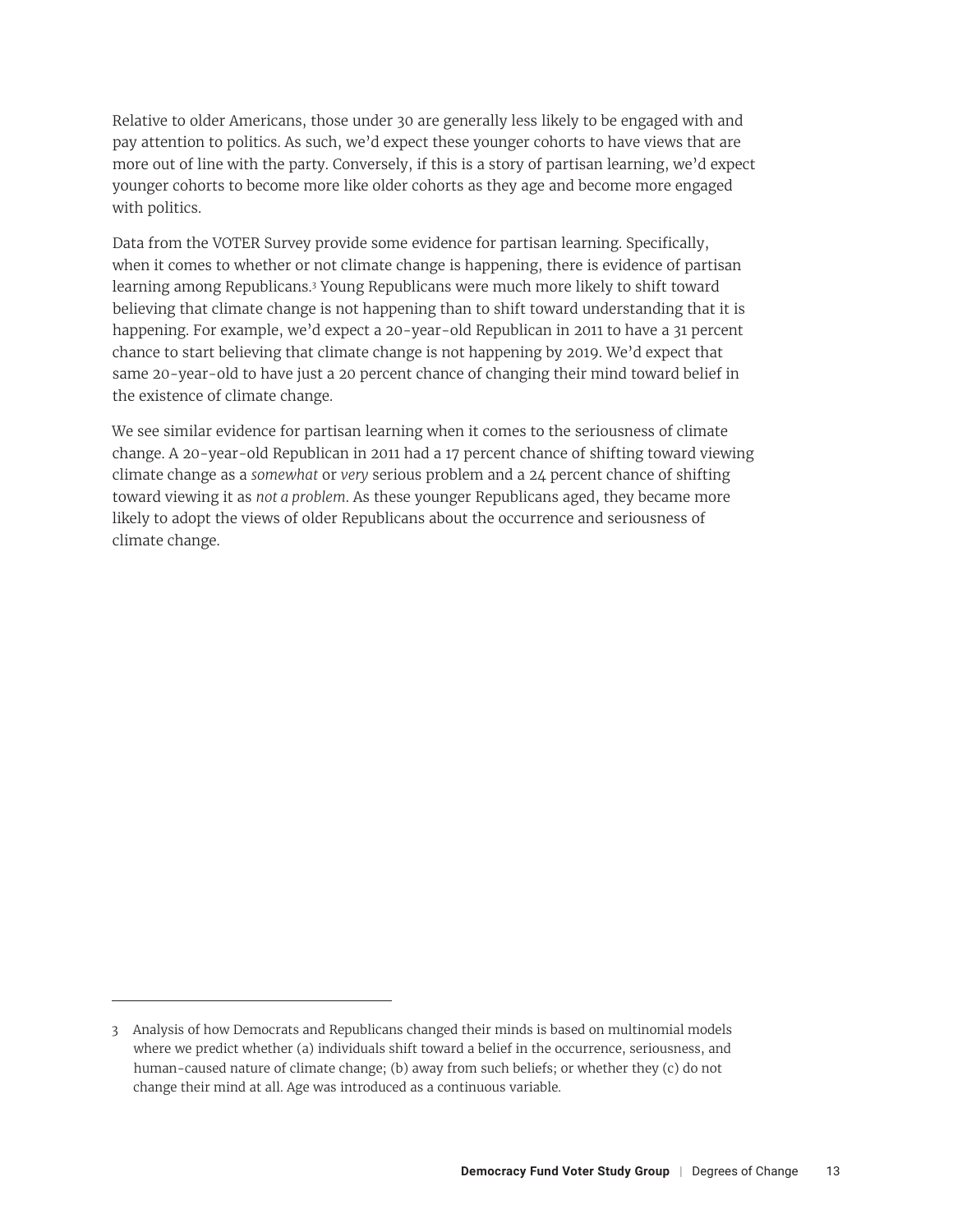#### *Figure 7 Figure 7* **Young Republicans Grew More Skeptical of Climate Change's Existence Between Young Republicans Grew More Skeptical of Climate Change's Existence 2011 and 2019 Between 2011 and 2019**



Do you think that climate change is happening?

Source: December 2019 VOTER Survey

Note: Results are estimates from a multinomial model that predicts the likelihood to changing one's mind about the existence of climate change between 2011 and 2019.

On these two issues there is not evidence of a durable cohort difference in views. In 2011, Republicans under 30 were 12 percentage points more likely than those over 65 to say that climate change was happening  $(46$  percent vs.  $34$  percent) and 20 percentage points more likely to say the climate change was a serious problem (52 percent vs. 32 percent). By 2019, both younger and older Republicans were more likely to say that climate change was happening (55 percent vs. 41 percent) and that it was a serious problem (59 percent vs. 37 percent). However, the age gaps on these issues (14 percentage points and 22 percentage points, respectively) were similar to the gaps from 2011.

Still, there is some evidence of a cohort difference on the intensity of views about the seriousness of climate change. While Republicans under 30 were three percentage points more likely than those over 65 to say that climate change was a *very* serious problem in 2011 (11 percent vs. 8 percent), they were 12 percentage points more likely to do so in 2019 (23 percent vs. 11 percent).

We do not see strong evidence of partisan learning among Republicans when it comes to the causes of climate change. A 20-year-old Republican was more likely to start understanding that climate change is caused by human activity (30 percent chance) than to start believing that it is primarily caused by natural forces (19 percent change). By contrast, a 70-year-old Republican had a 10 percent chance of shifting toward understanding that climate change is human-caused and a 24 percent chance of moving toward believing that climate change is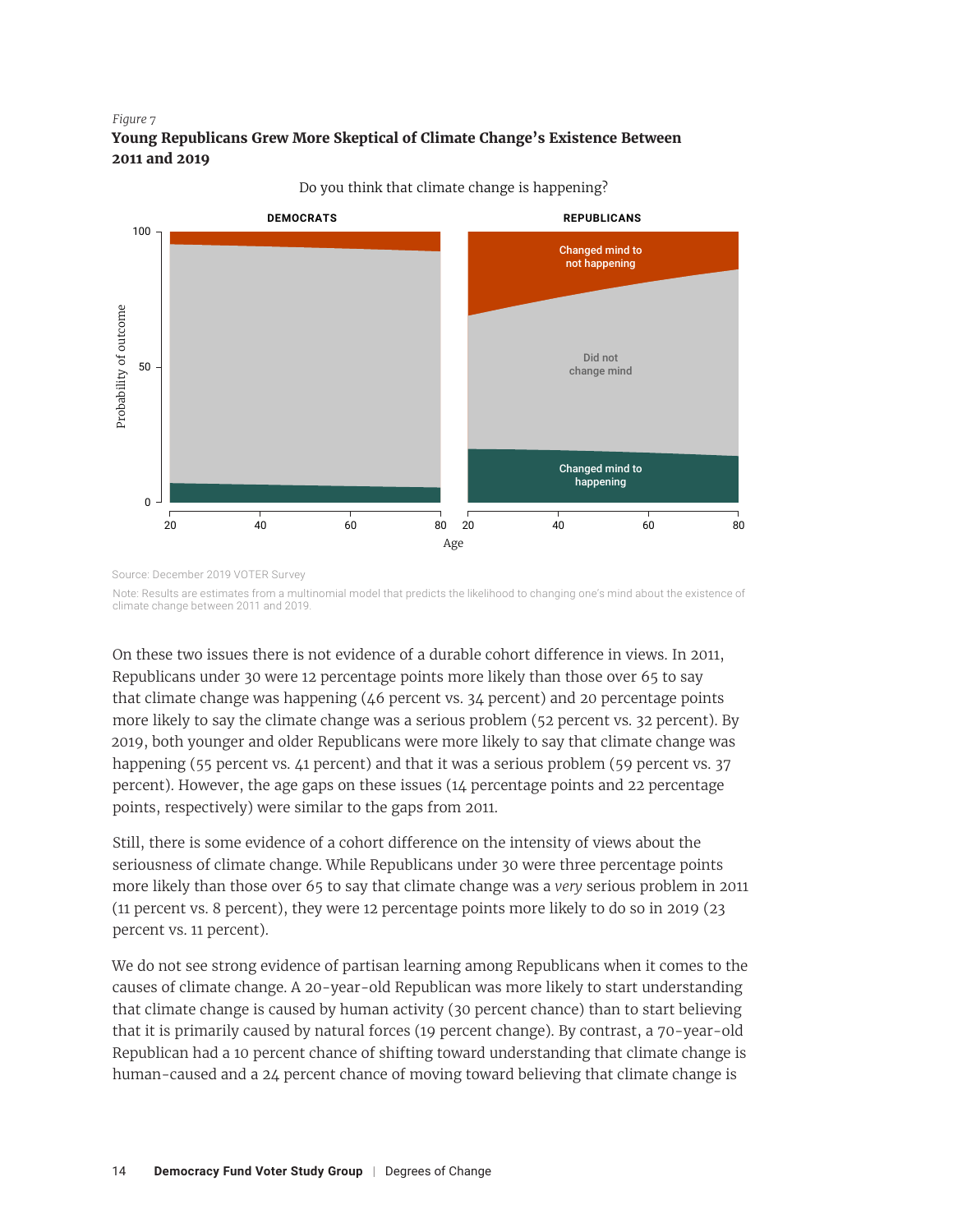naturally occurring. Younger and older segments of the party moved in opposite directions in their views of the causes of climate change.

#### *Figure 8 Figure 8*

#### **Young Republicans Grew More Accepting of Climate Change's Human Causes Between Young Republicans Grew More Accepting of Climate Change's Human Causes 2011 and 2019 Between 2011 and 2019**



Do you think climate change has been caused by pollution from human activities (such as emissions from cars and factories) or by natural causes?

Source: December 2019 VOTER Survey

Note: Results are estimates from a multinomial model that predicts the likelihood to changing one's mind about the cause of  $N_{\rm eff}$  multinomial model that predicts that predicts that predicts the cause of  $c$ climate change between 2011 and 2019.

There is additional evidence of a cohort-based difference among Republicans on this issue. In 2011, there was a 15-percentage-point gap between the number of Republicans under 30 and over 65 who said that climate change was caused by human activity (41 percent vs. 26 percent). By 2019, that gap had grown to 25 percentage points (49 percent vs. 24 percent).

These increasing gaps between younger and older members of the party could indicate a durable wedge: Young Republicans are departing from the party line of skepticism about the seriousness and human causes of climate change in numbers that appear distinct from what a purely "partisan learning" story would suggest.

Across all three of these questions, Democrats of all ages were about equally likely to shift toward climate change skepticism and climate change acceptance. Likewise, the gaps between the views of younger and older Democrats remained largely stable between 2011 and 2019.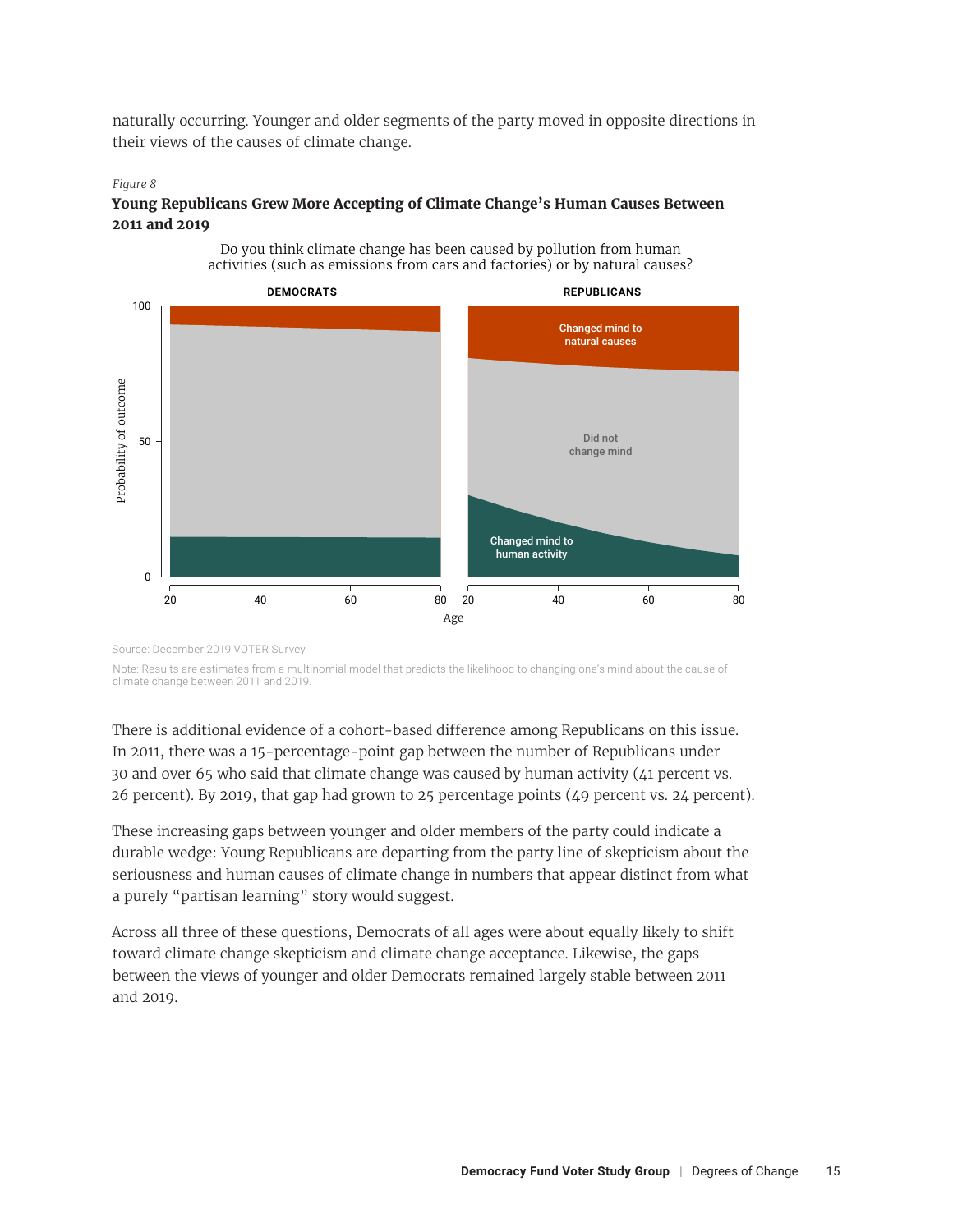# **New Acceptance of Climate Change Among Young Republicans**

Climate change is one of the most important challenges our society faces today, and public understanding and concern about the problem are crucial for enacting policy to address it. In the past nine years, the issue has become more politicized, with Democrats becoming convinced about existence, seriousness, and human causes of climate change at a faster rate than Republicans.

Younger cohorts of Republicans have often been cast as a force for change within the party on the issue of climate change. We see evidence that refutes and supports that narrative.

On one end the spectrum, Republican views on the existence of climate change exhibit evidence of partisan learning; there is little to suggest that there are enduring cohort differences between young and old Republicans. Younger Republicans are adopting the views of older Republicans, and there is not strong evidence of any leftward shift among the younger cohort.

Among those who accept that climate change is occurring, views on the seriousness of climate change are a mixed bag — with evidence of both partisan learning and cohort differences. Younger Republicans are becoming more like older Republicans over time in whether they view climate change as a *somewhat* or *very* serious problem, although the youngest cohort appears to take climate change more seriously than the youngest cohort did eight years before.

On the other end of the spectrum, Republican views on the causes of climate change present the clearest evidence of enduring differences between cohorts. The patterns of change over time do not align neatly with a partisan learning story. Instead, it appears that age-based differences between Republicans have grown over time — younger Republicans are more likely to understand that climate change is caused by human activity than they were in the past. Additionally, among those young Republicans who did change their minds, accepting that human activity is causing climate change was more common than becoming skeptical about that fact.

These trends suggest that a new  $-$  though tenuous  $-$  generational cleavage may be opening up within the Republican party.

In the past few years, an enthusiastic climate movement has grown in numbers and clout, led by young people on the political left such as Greta Thunberg and the Sunrise Movement. This analysis suggests that young people on the political right are also increasingly aware of the causes and seriousness of climate change. Young Republicans' greater awareness in these respects represents an opportunity for climate activists seeking to build support among conservatives and Republicans.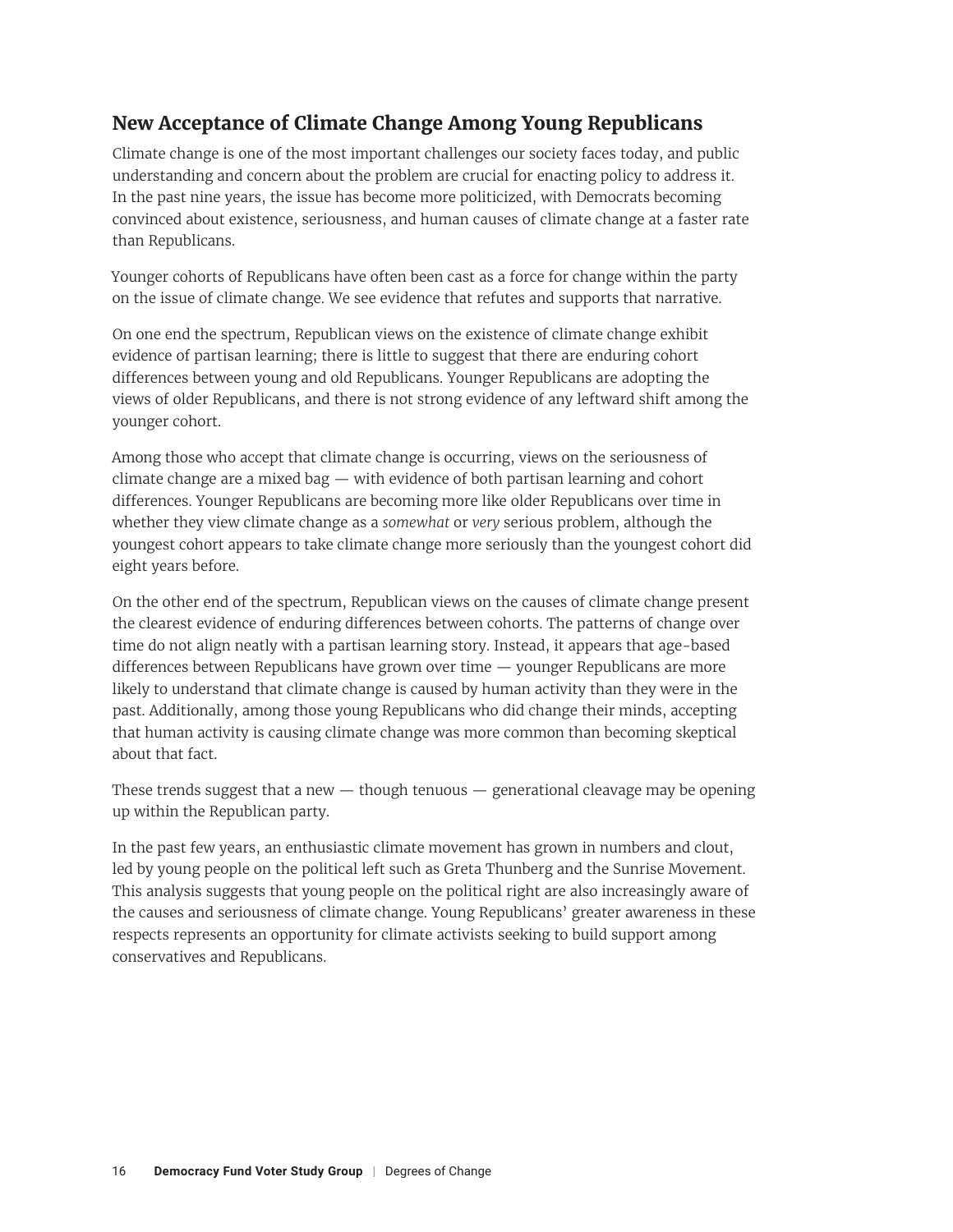# <span id="page-16-0"></span>**Appendix**

### **Americans React Similarly When Asked About "Global Warming" and "Climate Change"**

Some evidence suggests that individuals respond differently to the terms "global warming" and "climate change." $\mathbb{V}$  To test this proposition, we ran an experiment within the VOTER Survey. In 2011, all respondents were asked separately about the existence, causes, and seriousness of "global warming." Since then, "climate change" has become the more commonly used term for referring to this phenomenon. In the latest wave, respondents were randomly split into two groups. The first group was once again asked about "global warming" while the other was asked about "climate change" in the following questions:

- **•** Do you think that [global warming/climate change] is happening?
- **•** How serious a problem do you think [global warming/climate change] is?
- **•** Do you think [global warming/climate change] has been caused by pollution from human activities (such as emissions from cars and factories) or by natural causes?

Because respondents were randomly selected to fall into one of the two groups, we expect that any differences in responses would probably be the result of the question wording and not some other factor.

Overall, Americans do not appear to respond differently to these terms. When asked about "global warming," the majority of Americans say that it is either *definitely* (48 percent) or *probably* (19 percent) happening. A nearly identical number of Americans say the same when asked about "climate change" (48 percent and 20 percent, respectively).

We see the same pattern on other related questions. Regardless of whether they're asked about "global warming" or "climate change," Americans are just about as likely to say it is a *very* (53 percent vs. 50 percent) or *somewhat* (19 percent vs. 21 percent) serious problem. Similarly, Americans are no more likely to say "global warming" has been caused by pollution from human activities than they are to say the same about "climate change" (62 percent vs. 60 percent, respectively).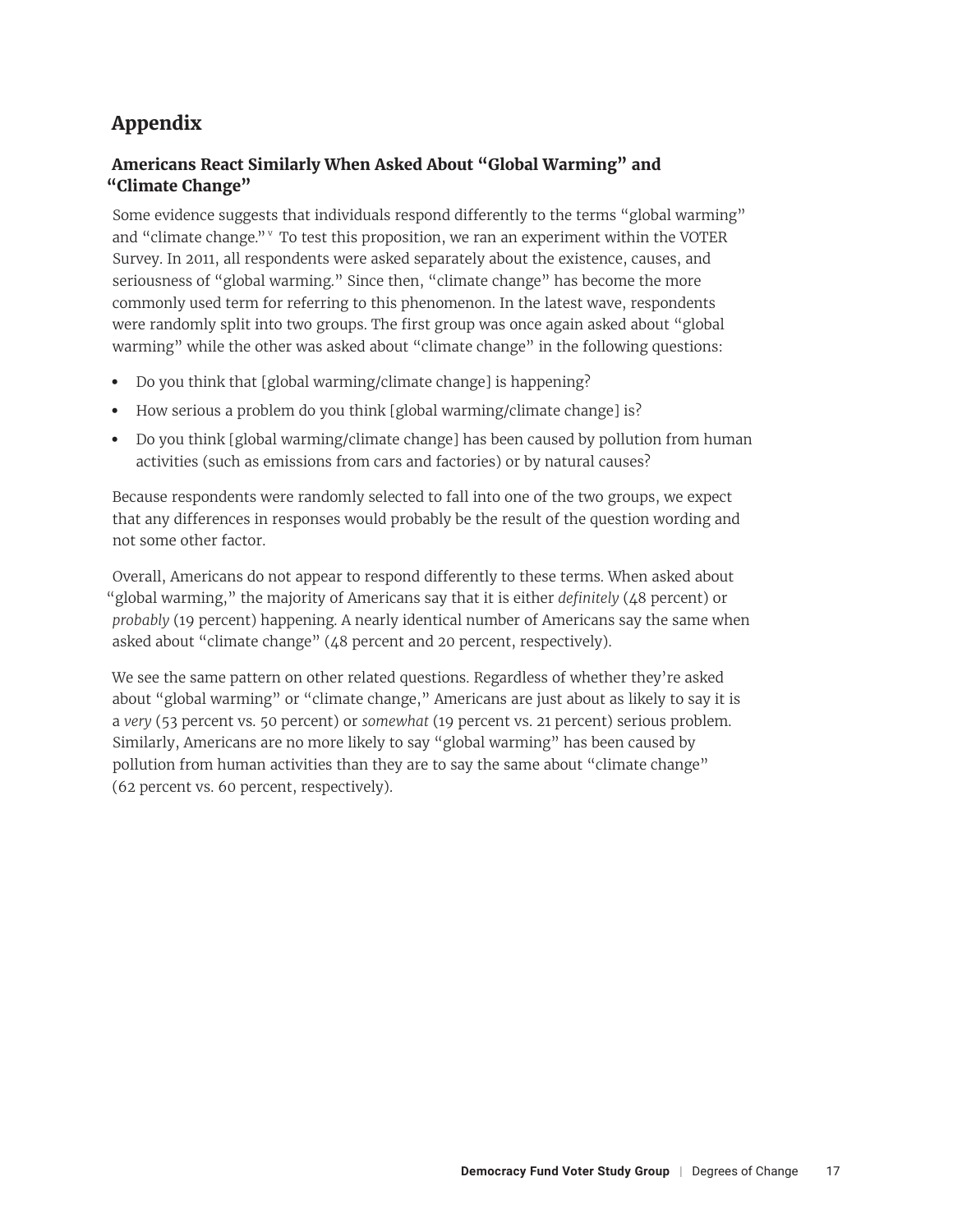# <span id="page-17-0"></span>**Endnotes**

- [i](#page-2-0) Anthony Leiserowitz, Edward Maibach, Seth Rosenthal, John Kotcher, Parrish Bergquist, Abel Gustafson, Matthew Ballew, and Matthew Goldberg, "Politics & Global Warming, November 2019," Yale Program on Climate Change Communication, Yale University and George Mason University, 2020, Accessed April 17, 2020. Available at: [https://climatecommunication.yale.edu/publications/](https://climatecommunication.yale.edu/publications/politics-global-warming-november-2019/8/) [politics-global-warming-november-2019/8/](https://climatecommunication.yale.edu/publications/politics-global-warming-november-2019/8/).
- [ii](#page-3-0) Masson-Delmotte, V., P. Zhai, H.-O. Pörtner, D. Roberts, J. Skea, P.R. Shukla, A. Pirani, W. Moufouma-Okia, C. Péan, R. Pidcock, S. Connors, J.B.R. Matthews, Y. Chen, X. Zhou, M.I. Gomis, E. Lonnoy, T. Maycock, M. Tignor, and T. Waterfield (eds.), "IPCC, 2018: Summary for Policymakers," Report, IPCC, 2018, Accessed April 17, 2020. Available at: <https://www.ipcc.ch/sr15/>.
- [iii](#page-11-0) D'Vera Cohn, "Millennial and Gen Z Republicans stand out from their elders on climate and energy issues," Pew Research Center Fact Tank, April 17, 2020, Accessed April 17, 2020. Available at: [https://www.pewresearch.org/fact-tank/2019/11/25/younger-republicans-differ-with-older-party](https://www.pewresearch.org/fact-tank/2019/11/25/younger-republicans-differ-with-older-party-members-on-climate-change-and-energy-issues/)[members-on-climate-change-and-energy-issues/](https://www.pewresearch.org/fact-tank/2019/11/25/younger-republicans-differ-with-older-party-members-on-climate-change-and-energy-issues/).
- [iv](#page-11-0) Matthew Ballew, Jennifer Marlon, Seth Rosenthal, Abel Gustafson, John Kotcher, Edward Maibach, and Anthony Leiserowitz, "Do younger generations care more about global warming?" Yale Program on Climate Change Communication, Yale University and George Mason University, June 11, 2019, Accessed April 17, 2020. Available at: [https://climatecommunication.yale.edu/publications/do](https://climatecommunication.yale.edu/publications/do-younger-generations-care-more-about-global-warming/)[younger-generations-care-more-about-global-warming/](https://climatecommunication.yale.edu/publications/do-younger-generations-care-more-about-global-warming/).
- [v](#page-16-0) Anthony Leiserowitz, Geoff Feinberg, Seth Rosenthal, Nicholas Smith, Ashley Anderson, Connie Roser-Renouf, and Edward Maibach, "What's In A Name? Global Warming vs. Climate Change." Report, Yale Project on Climate Change Communication, Yale University and George Mason University, May 2014, Accessed April 17, 2020. Available at: [https://climatecommunication.yale.edu/](https://climatecommunication.yale.edu/publications/whats-in-a-name-global-warming-vs-climate-change/) [publications/whats-in-a-name-global-warming-vs-climate-change/](https://climatecommunication.yale.edu/publications/whats-in-a-name-global-warming-vs-climate-change/).